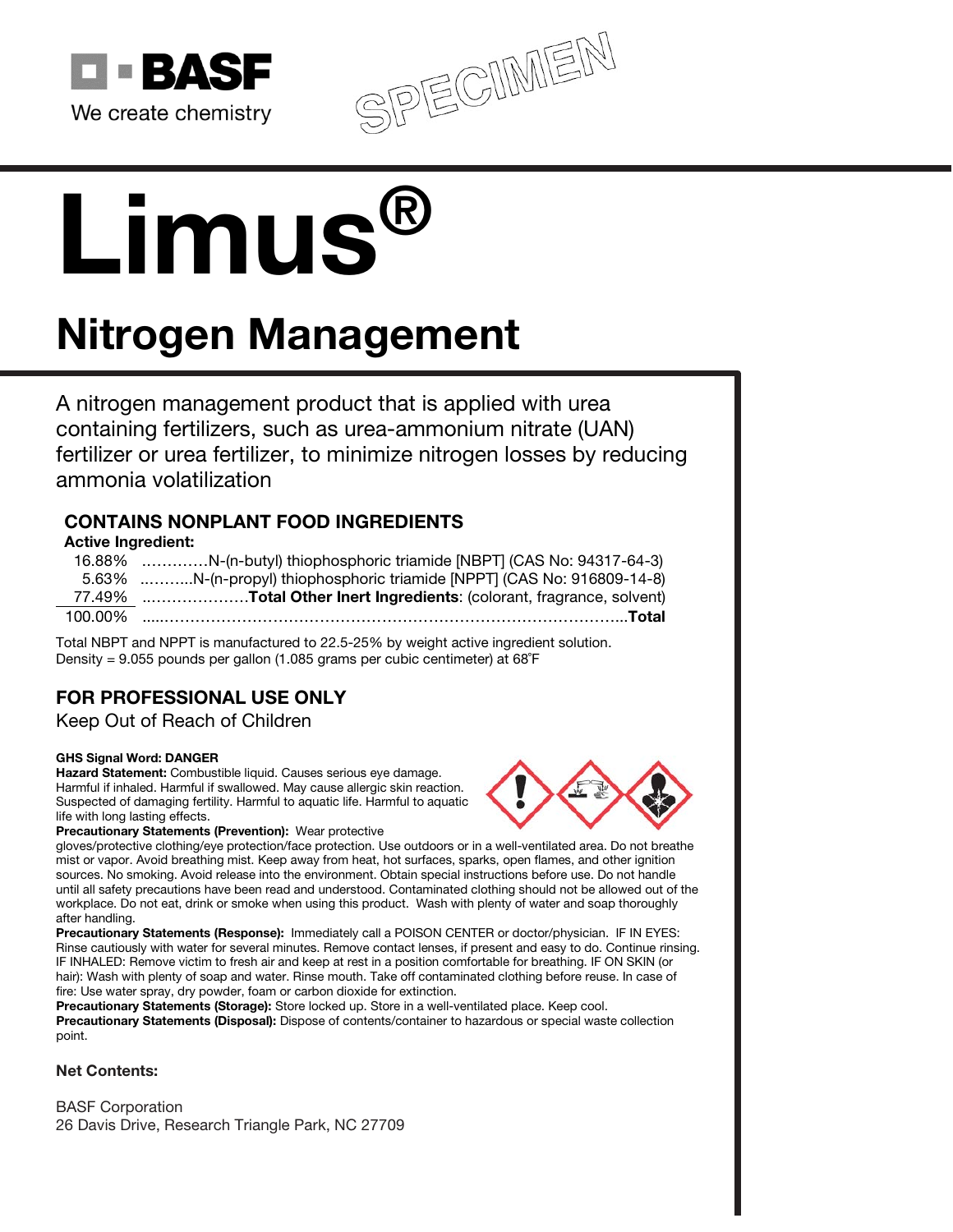# Directions For Use

Limus<sup>®</sup> is suitable for use with all nitrogen consuming crops. This product is combined with urea containing fertilizers before application to the soil. Limus treatment is recommended for all applications of urea containing fertilizers and can be used at any fertilizer timing.

Limus is not a fertilizer substitute and is not recommended for feed application. Urea may be toxic to livestock when ingested.

| <b>Quick Rate Reference Chart</b> |                                                |
|-----------------------------------|------------------------------------------------|
| Fertilizer                        | <b>Application Rates per Ton of Fertilizer</b> |
| Urea                              | 2-3 quarts per 2,000 lbs                       |
| <b>UAN</b>                        | 1-1.5 quarts per $2,000$ lbs                   |
| Other                             | 10 fl oz per 100 lbs urea-N                    |

# Application Instructions for use with UAN

- 1. Wear proper personal protection including eye protection and chemical-resistant gloves.
- 2. Use only under adequate ventilation with large volumes of air movement. If ventilation is inadequate, respiratory protection is required.
- 3. Fill spray tank with half the desired amount of UAN.
- 4. Measure the desired quantity of **Limus**.
- 5. Add the Limus and mix thoroughly. Once it is well mixed, other products can be added.
- 6. Continue mixing while adding the remaining UAN.

# Application Rate

1-1.5 quarts of Limus per 2,000 pounds of UAN (0.95-1.42 liters per 907 kilograms of UAN)

Rate recommendations are based on average conditions. The higher end of the rate range is recommended when multiple conditions favoring ammonia volatilization (high temperature, high humidity, soil pH >7.0, moist soil, crop residues) are present or when a lengthened interval is expected before an incorporation event, such as irrigation or >0.5 inch rainfall.

# Restrictions and Limitations

Limus treated UAN has demonstrated good compatibility with most pesticides and adjuvants. However, not every potential combination has been tested. Glyphosate containing herbicides may increase the rate of Limus degradation in a UAN tank mix. It is recommended that all tank mixes be applied to the soil soon after blending.

# Limus Treated UAN Storage

Use Limus treated UAN immediately after mixing. The dye contained in this formulation will separate without constant agitation and may stain equipment.

# Application Instructions for use with Urea

- 1. Wear proper personal protection including eye protection and chemical-resistant gloves.
- 2. Use only under adequate ventilation with large volumes of air movement. If ventilation is inadequate, respiratory protection is required.
- 3. Weigh the urea and transfer into the mixing or blending equipment.
- 4. Measure the desired quantity of Limus.
- 5. Apply the Limus to the urea in the blender. Blend until the Limus is uniformly distributed onto urea. Add other fertilizer materials only after Limus coverage is achieved.
- 6. Under conditions of high temperature and high humidity, particles may become sticky. Addition of other fertilizer materials, such as potash or fine clay powders, may reduce bridging.

# Application Rate

2-3 quarts of Limus per 2,000 pounds of urea (1.90-2.84 liters per 907 kilograms of urea)

Rate recommendations are based on average conditions. The higher end of the rate range is recommended when multiple conditions favoring ammonia volatilization (high temperature, high humidity, soil pH >7.0, moist soil, crop residues) are present or when a lengthened interval is expected before an incorporation event, such as irrigation or >0.5 inch rainfall.

# Limus Treated Urea Storage

Treated urea can be stored at least 4 months at 70°F without significant degradation.

# Application Instructions for other Urea **Fertilizers**

Other urea fertilizers include, but are not limited to: soluble urea, methylene urea and manure.

# Application Rate

10 fl oz of Limus per 100 lbs urea-N based on analysis (296 mL per 45.4 Kg urea-N)

# Application Instructions for Direct Soil Applications

Limus can reduce ammonia volatilization of urea containing fertilizer when Limus is applied directly to the soil surface between 2 days before and 2 days after the fertilizer application. Apply Limus with at least 20 gallons of water per acre to the soil surface.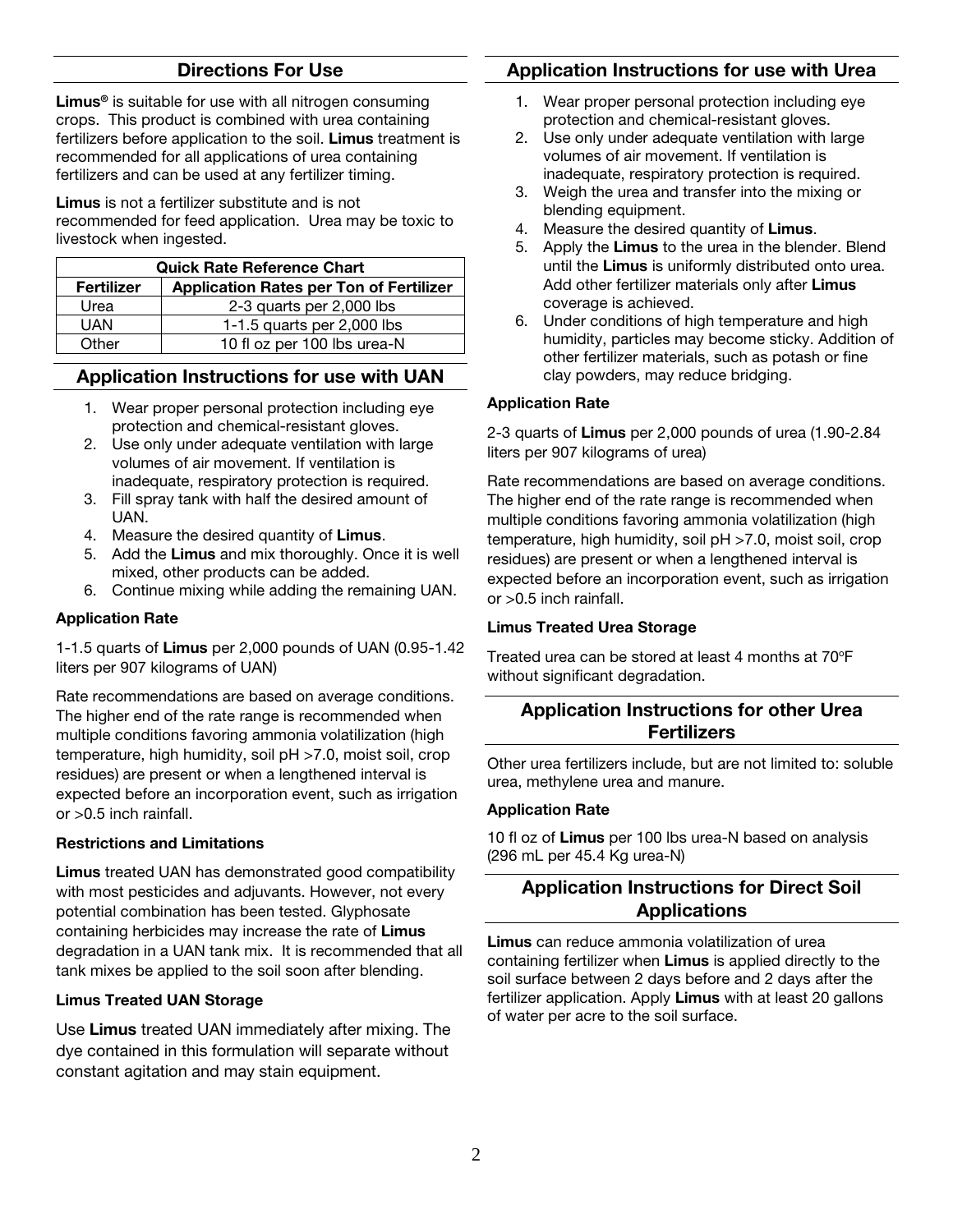# Storage and Disposal

Prohibitions: Do not contaminate feed, food, or water. Do not release into soil, subsoil, drains, surface water, or groundwater.

Product and Container Disposal: Dispose of container and unused contents in accordance with federal, state, and local regulations for hazardous, liquid wastes.

Accidental Release Measures: For small amounts: Pick up with suitable absorbent material (e.g. sand, sawdust, general-purpose binder, diatomaceous earth). For large amounts: Dike spillage. Pump off. Dispose of absorbed material in accordance with regulations. Collect waste in suitable containers, which can be labeled and sealed. Clean contaminated floors and objects thoroughly with water and detergents, observing environmental regulations. Cleaning operations should only be carried out while wearing breathing apparatus.

Storage: Store this product in tightly closed original container in a well-ventilated place. Avoid contact with water and store at temperatures between 14° and 100°Fahrenheit (-10° and 38°Celsius). Long exposures to temperatures below 14°F (-10°C) will cause the product to freeze and require thawing before use. Avoid high temperatures. Long term storage at temperatures above 100°F (36°C) may cause the product to degrade.

State Right to Know Description and CAS # / TSRN

Benzyl alcohol / 100-51-6; Proprietary polymers / TSRN 161090809-5125; thiophosphoric compound / TSRN 161090809-6898; Carboxylic acid alkyl amide / TSRN 161090809-6900; thiophosphoric compound / TSRN 161090809-6899

#### EMERGENCY CONTACT: CHEMTREC 1-800-424-9300 BASF Corporation 1-800-832-HELP (4357)